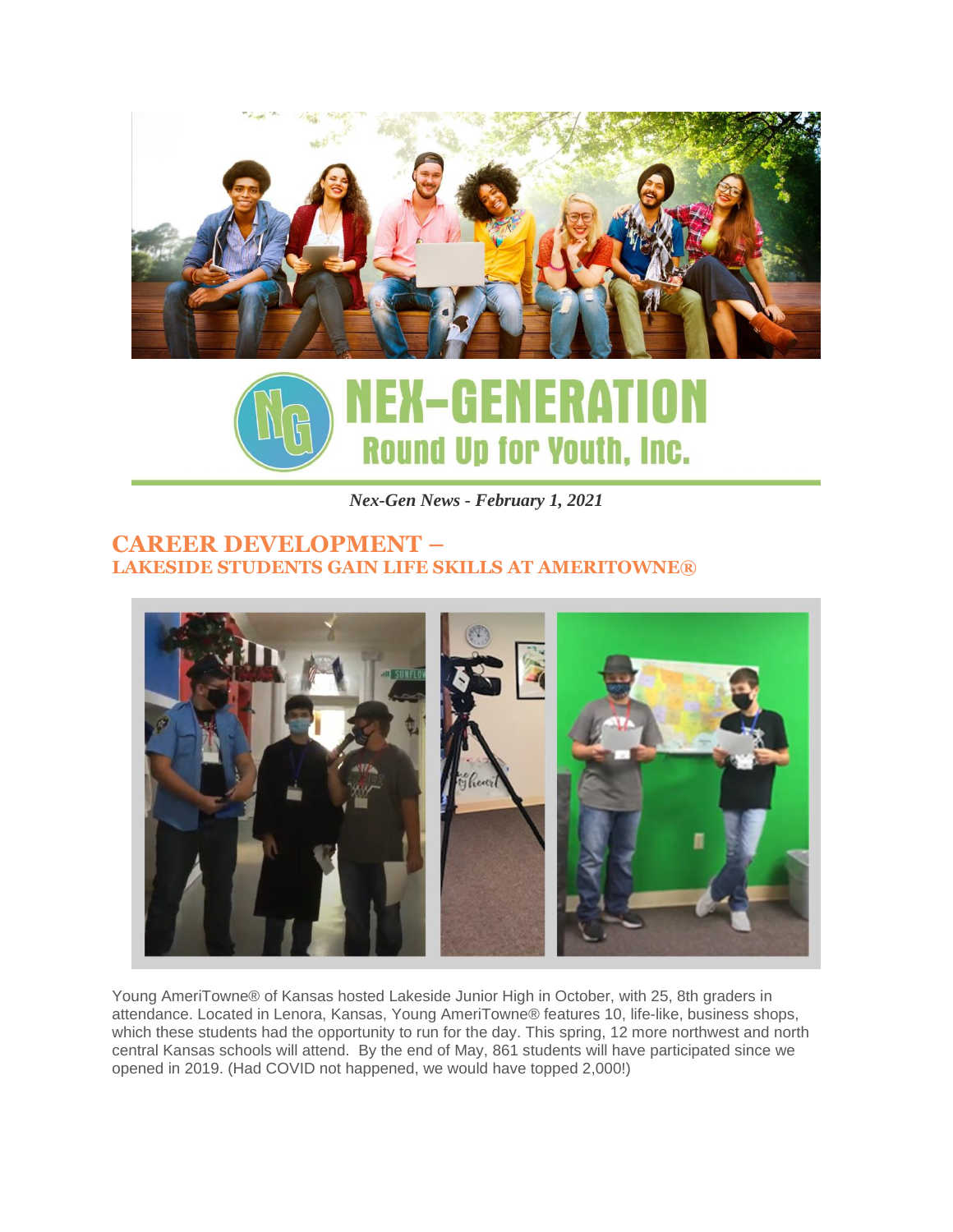Lakeside's Kaden M. and Gabe S. were "co-workers" in the Towne's TV Station, Super-Station YATK. Kaden writes, "Thank you for the fun time and learning. I learned a lot while being manager in the TV Station: more responsibilities, to be organized, and teamwork."

Gabe also enjoyed the experience and adds, "Thank you so much for the opportunity to learn what being an adult was like. I was the TV reporter and I hope you liked our commercials. I know math, science, and English are important, but so is writing checks, deposit slips, and managing money. So thank you for teaching us that."

TV reporters like Kaden and Gabe use an iPad to capture video and interview Towne citizens. Commercials and interviews are shown during lunch.

At Young AmeriTowne®, students learn the principles of a free-enterprise system, including budgeting, managing a checking account, saving, investing, and much more. This program is geared towards 4th-8th grades.

**Now Accepting 2021-22 Enrollments!** For more information, please visit us at **[www.nex](http://www.nex-generation.org/)[generation.org](http://www.nex-generation.org/)** or call 877-567-7872.

Young AmeriTowne® of Kansas in the Northwest Kansas area is being administered by Nex-Generation Round Up for Youth, Inc., under a license from Young Americans Center for Financial Education in Denver, CO. "Young AmeriTowne" and "Young Americans Center for Financial Education" are registered trademarks of Young Americans Center for Financial Education, Denver, CO, and the Young AmeriTowne logo is a trademark of Young *Americans Center for Financial Education, Denver, CO.*

# **INTERNSHIPS - Over 140 PAID Internships Available This Summer**



**College and high school students [apply](https://www.nex-generation.org/internships) NOW** through March 1 for the Nex-Generation Student Internship Program!

- 9-weeks, PAID, summer internships
- Wide variety of career fields
- Hands-on skills
- Local communities
- Local businesses
- Eligibility:
	- College or high school students, age 16+
	- Living in or attending school in the 28, NW/NC Kansas counties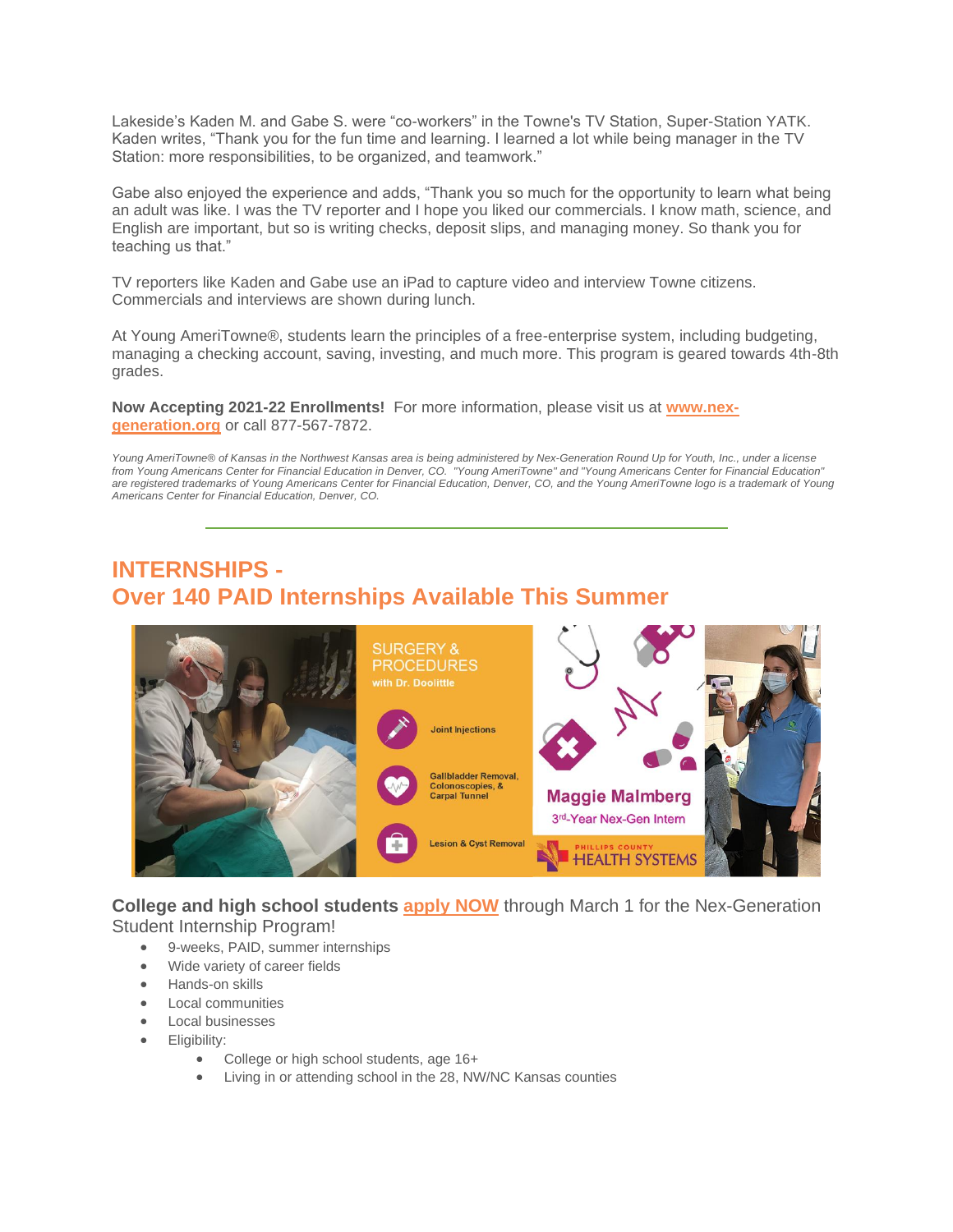Pictured above is third-year, Nex-Generation Intern, Maggie Malmberg, of Phillipsburg. A college student, she has interned at three, different, medical centers over the past three years. In 2020, she interned with Phillips County Health Systems. As she reflects on her summer, she says her two favorite days were surgery and the outpatient clinic. "In surgery, I watched a gallbladder removal, scopes, and carpal tunnel. I even got to cut open the gallbladder to see the stones inside!" Among her many opportunities, she enjoyed shadowing a cardiologist and observing many areas of both the clinic and hospital. "This internship really helped confirm my desire to go into medicine as a physician. I loved talking to patients and learning about their conditions. I feel like I have much more respect for each member of the healthcare team and what goes into making each patient feel welcomed and cared for."

#### **WORK STUDY OPPORTUNITIES ALSO AVAILABLE**

In addition to the summer internships, ten businesses are hosting students in the Nex-Generation Work Study/Apprentice Scholarship program during the spring semester. Participants gain hands-on and professional skills for a few hours each day, all while attending school. Thirteen college students and high school seniors are participating this semester and will be eligible for \$500 scholarships in May. Altogether, 51 students have participated since 2016. Some participate in both work study and summer internships. Students and businesses may apply for this program at any time.

Businesses wishing to host an Intern or Work Study student may contact us for further information at 877- 567-7872 or read about the programs on our **[website](https://www.nex-generation.org/internships)**. Students interested in Work Study or a Summer Internship should complete an **[online application](https://www.nex-generation.org/internships)** today!

## **ENTREPRENEURSHIP - YouthBiz® Program Now Available to Schools**



Nex-Generation now offers YouthBiz®, an entrepreneurship curriculum for middle and high schools in northwest and north central Kansas. Through YouthBiz®, young people participate in all levels of entrepreneurship, from learning the basics of developing a business idea, to marketing and selling a real product. Further, this program teaches 21st Century Skills in a hands-on way: students learn critical thinking, collaboration, communication, information literacy, initiative, creativity, and accountability. Students build self-awareness, develop a greater income/earning potential, improve academic achievement, gain resiliency, and develop a stronger connection to community. They also increase problem-solving, collaboration, and salesmanship skills.

Middle school and high school is a perfect time to introduce these concepts. To learn more, please contact Mendi Anschutz, Nex-Generation's public relations/marketing director, at **[manschutz@nex](mailto:manschutz@nex-tech.com)[tech.com](mailto:manschutz@nex-tech.com)** or call 877-567-7872.

YouthBiz® in the Northwest Kansas area is being administered by Nex-Generation Round Up for Youth, Inc., under a license from Young Americans *Center for Financial Education in Denver, CO.*